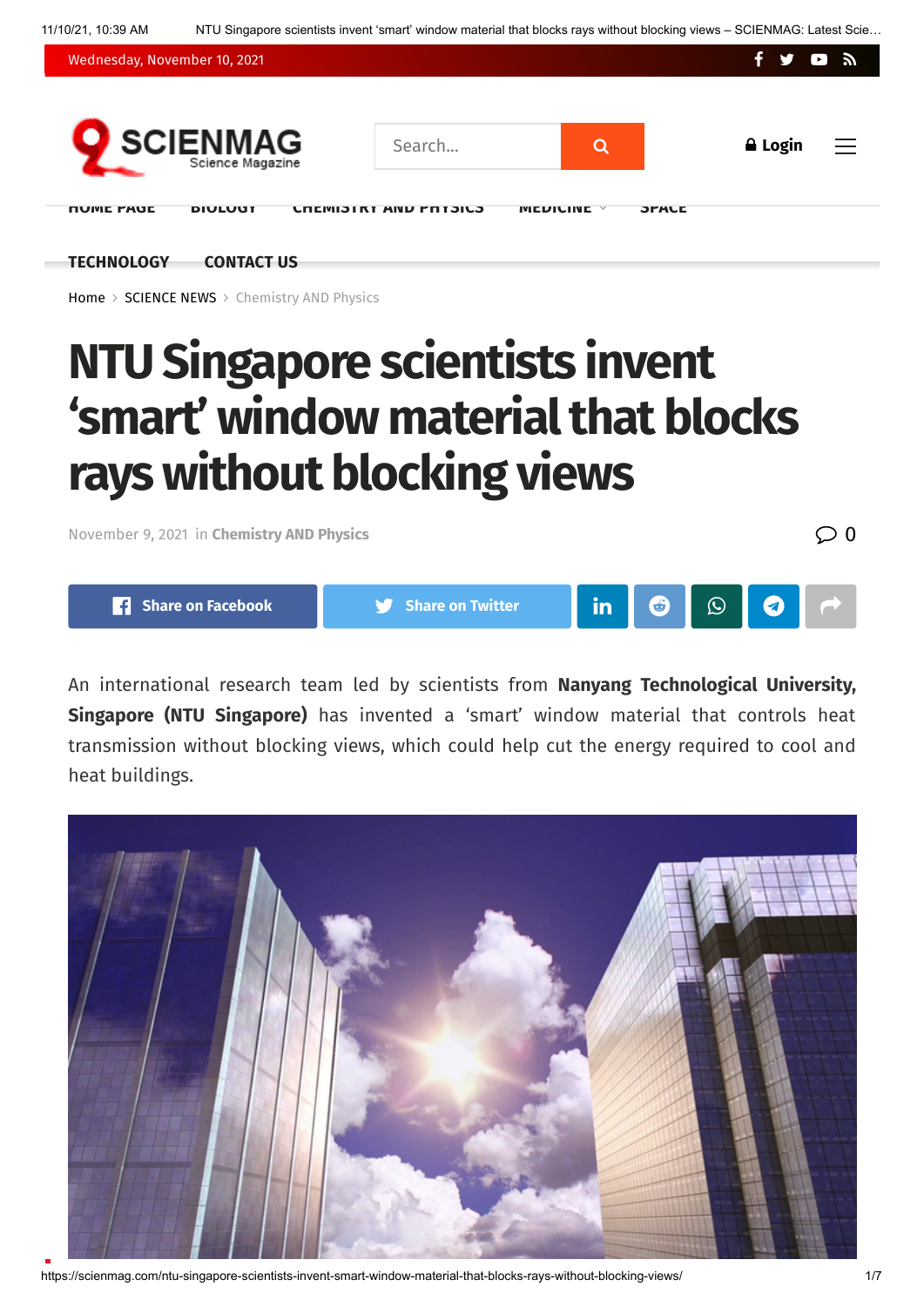Credit: NTU Singapore

An international research team led by scientists from **Nanyang Technological University, Singapore (NTU Singapore)** has invented a 'smart' window material that controls heat transmission without blocking views, which could help cut the energy required to cool and heat buildings.

Developed by NTU researchers, the new energy-saving material for electrochromic (EC) windows that operates at the flick of a switch is designed to block infrared radiation – which is the major component of sunlight that emits heat.

The new material has a specifically designed nanostructure and comprises advanced materials like titanium dioxide (TiO<sub>2</sub>), tungsten trioxide (WO<sub>3</sub>), neodymium-Niobium (Nd-Nb), and tin (IV) oxide (SnO $_{2}$ ). The composite material is intended to be coated onto glass window panels, and when activated by electricity, users would be able to 'switch on and off' the infrared radiation transmission through the window.

The invention, which featured alongside the front cover of the journal ACS Omega, could block up to 70 per cent of infrared radiation according to experimental simulations without compromising views through the window since it allows up to 90 per cent of visible light to pass through.

The material is also about 30 per cent more effective in regulating heat than commercially available electrochromic windows and is cheaper to make due to its durability.

#### **An improvement over current electrochromic (EC) window**

Electrochromic windows are a common feature in 'green' buildings today. They work by becoming tinted when in use, reducing light from entering the room.

Commercially available electrochromic windows usually have a layer of tungsten trioxide (WO $_{\text{3}}$ ) coated on one side of the glass panel, and the other, without. When the window is switched on, an electric current moves lithium ions to the side containing WO $_{\text{3,}}$  and the window darkens or turns opaque. Once switched off, the ions migrate away from the coated glass, and the window becomes clear again.

However, current electrochromic windows are only effective in blocking visible light, not the infrared radiation, which means heat continues to pass through the window, warming up the room.

Another drawback of the current technology is its durability, as the performance of the electrochromic component tends to degrade in three to five years. In lab tests, NTU's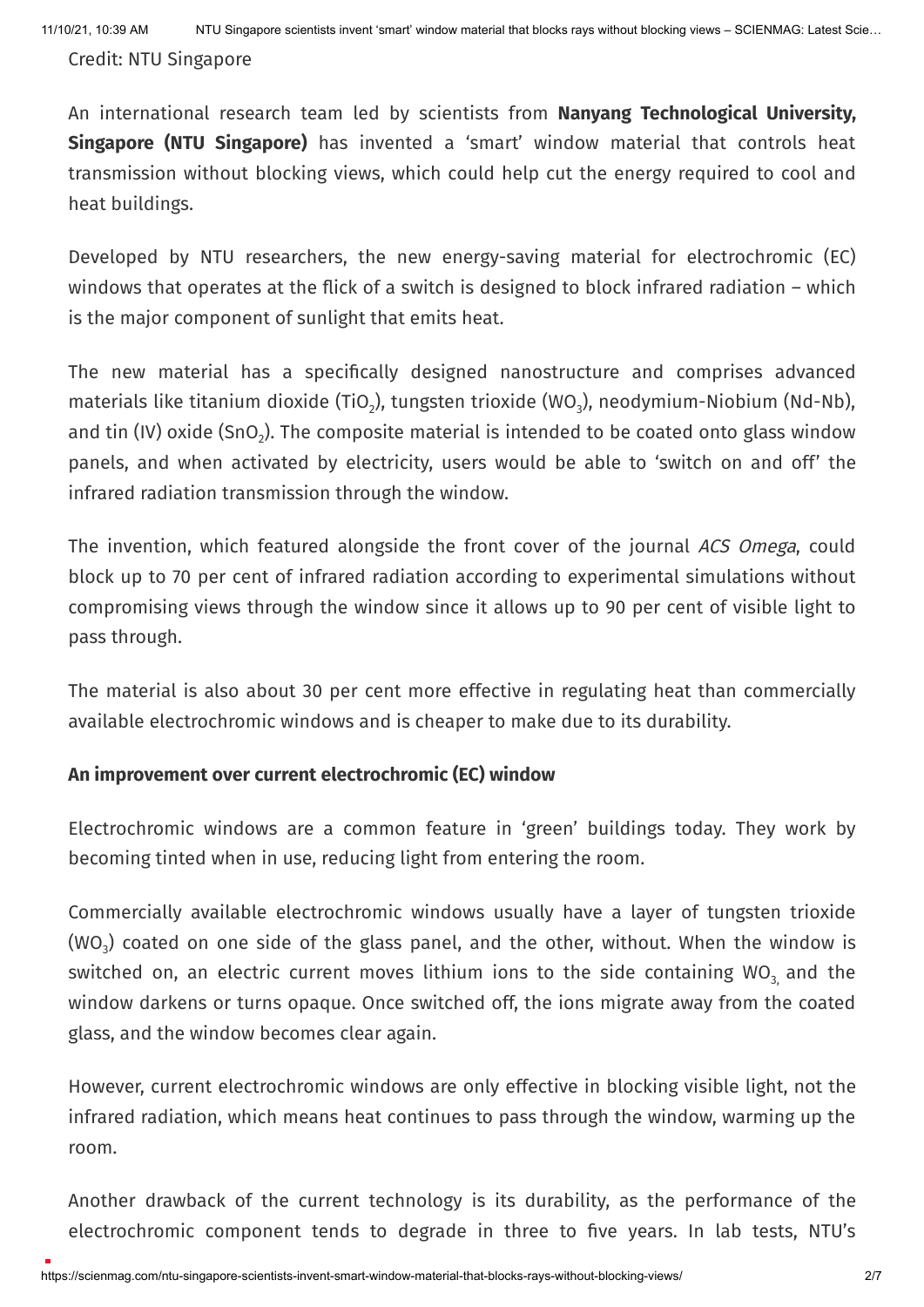11/10/21, 10:39 AM NTU Singapore scientists invent 'smart' window material that blocks rays without blocking views – SCIENMAG: Latest Scie…

electrochromic technology was put through rigorous on-off cycles to evaluate its durability Results showed the properties of the window retained excellent stability (blocked more than 65% of infrared radiation) demonstrating its superior performance, feasibility and costs saving potential for long-term use in sustainable buildings.

Lead author of the electrochromic window study, **Associate Professor Alfred Tok** of the **NTU School of Materials Science and Engineering** said, "By incorporating the specially designed nanostructure, we enabled the material to react in a 'selective' manner, blocking near infrared radiation while still allowing most of the visible light to pass through whenever our electrochromic window is switched on. The choice of advanced materials also helped improved the performance, stability and durability of the smart window."

The new electrochromic technology may help conserve energy that would be used for the heating and cooling of buildings and could contribute to the future design of sustainable green buildings, say the research team.

The study reflects the university's commitment to address humanity's grand challenges on sustainability as part of the **NTU 2025 strategic plan**, which seeks to accelerate the translation of research discoveries into innovations that mitigate human impact on the environment.

#### **Next generation smart window: Controlling both infrared radiations and conduction heat**

Seeking to improve the performance of their smart window technology, the NTU team, in a separate work to that reported in the journal, created a switch system that helps to control conducted heat, which is the heat from the external environment.

The patented NTU switch comprises magnetic carbon-based particles and thin films that are good conductors of heat. When the switch is turned off, conducted heat cannot transfer through the window. When switched on, the heat will be allowed to pass through the glass window.

When integrated with the newly developed electrochromic material, the team's smart window can control two types of heat transmission: infrared radiation and conduction heat, which is the main mode of heat transfer through matter.

**First author of the study, Dr Ronn Goei**, **Senior Research Fellow** at the **NTU School of Materials Science and Engineering** said, "By integrating both the new electrochromic material we invented and the patented switch in a window, we can create a smart window with unique capabilities. With the ability to control both infrared radiated heat from the sun and conducted heat passing through the window, we expect this technology to be particularly